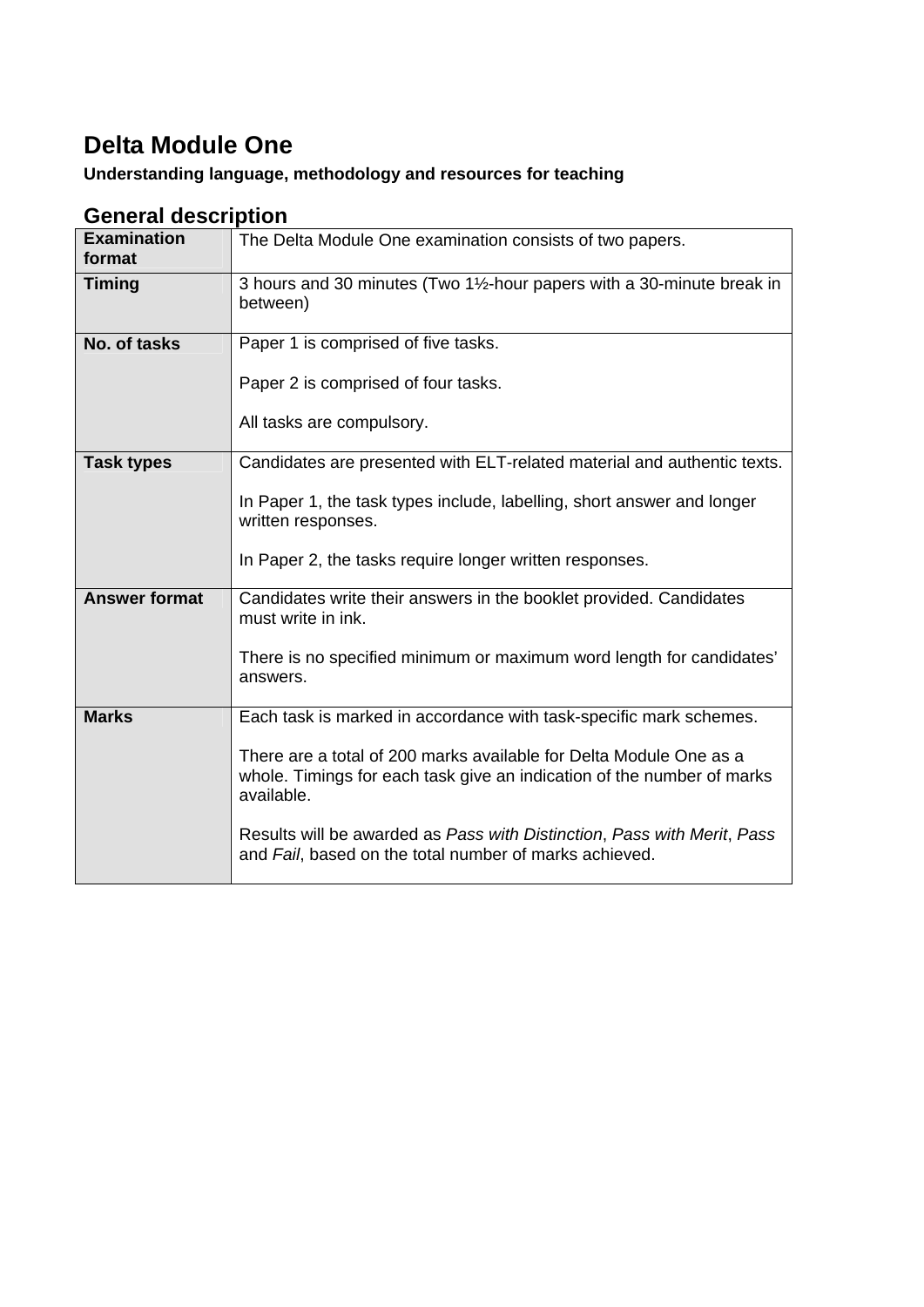# **Structure and tasks**

#### **Paper 1 (1.5 hours)**

| r.,<br><b>Task</b> | $\cdots$<br>Task type(s)                                                                                                                                                                                                                                                                                                                                                                                                                                                                                                                      | <b>Timing</b> | <b>Task focus</b>                                                                                                                                                                                                                                                                 |
|--------------------|-----------------------------------------------------------------------------------------------------------------------------------------------------------------------------------------------------------------------------------------------------------------------------------------------------------------------------------------------------------------------------------------------------------------------------------------------------------------------------------------------------------------------------------------------|---------------|-----------------------------------------------------------------------------------------------------------------------------------------------------------------------------------------------------------------------------------------------------------------------------------|
| 1                  | <b>Labelling task</b><br>Six definitions of ELT-related terms are provided.<br>Candidates supply the correct term.                                                                                                                                                                                                                                                                                                                                                                                                                            | 5<br>minutes  | Knowledge of language systems;<br>skills; methodology and<br>approaches; assessment.                                                                                                                                                                                              |
| $\overline{2}$     | Short written response<br>Six terms are provided. Candidates must choose<br>four of these and supply a definition and an<br>appropriate example.                                                                                                                                                                                                                                                                                                                                                                                              | 15<br>minutes | Knowledge of language systems;<br>skills; methodology and<br>approaches; assessment.                                                                                                                                                                                              |
| 3                  | Longer written response<br>Candidates are given a writing or speaking skills<br>task from published ELT/ESOL course material or<br>published exam material.<br>Candidates are asked to identify the appropriate<br>sub-skills/features of discourse (e.g. ordering<br>information, linking information, use of appropriate<br>salutation) which they would train specified<br>learners in to complete the task.                                                                                                                               | 15<br>minutes | Understanding of skills and ability<br>to identify appropriate sub-skills.<br>Understanding of features of<br>spoken and written discourse<br>which contribute to successful<br>communication, e.g. register,<br>cohesion, organisation, range of<br>grammar and lexis.           |
| 4                  | Longer written response<br>An authentic text is provided, e.g. a newspaper<br>article, a leaflet, a brochure, a form. Candidates<br>are asked to identify features of the text which are<br>typical of its genre and to identify and explain the<br>form, meaning, use and phonological features of<br>three different language items or areas highlighted<br>in the text. For one of the items or areas,<br>candidates are also asked to identify possible<br>learner problems with form, meaning, use and<br>pronunciation, as appropriate. | 30<br>minutes | Ability to analyse features of<br>language and to identify problems<br>learners may have with them.                                                                                                                                                                               |
| 5                  | Longer written response<br>An authentic spoken (transcribed) or written text<br>produced by a learner is provided. Candidates are<br>given a set of specific areas to analyse in the text,<br>e.g. use of collocation, communicative success,<br>cohesion'. Candidates must provide a detailed<br>analysis of the main strengths and weaknesses in<br>the areas given.                                                                                                                                                                        | 25<br>minutes | Ability to analyse and explain<br>learner errors in written and<br>spoken discourse.<br>Understanding of features of<br>spoken and written discourse<br>which contribute to successful<br>communication, e.g. register,<br>cohesion, organisation, range of<br>grammar and lexis. |